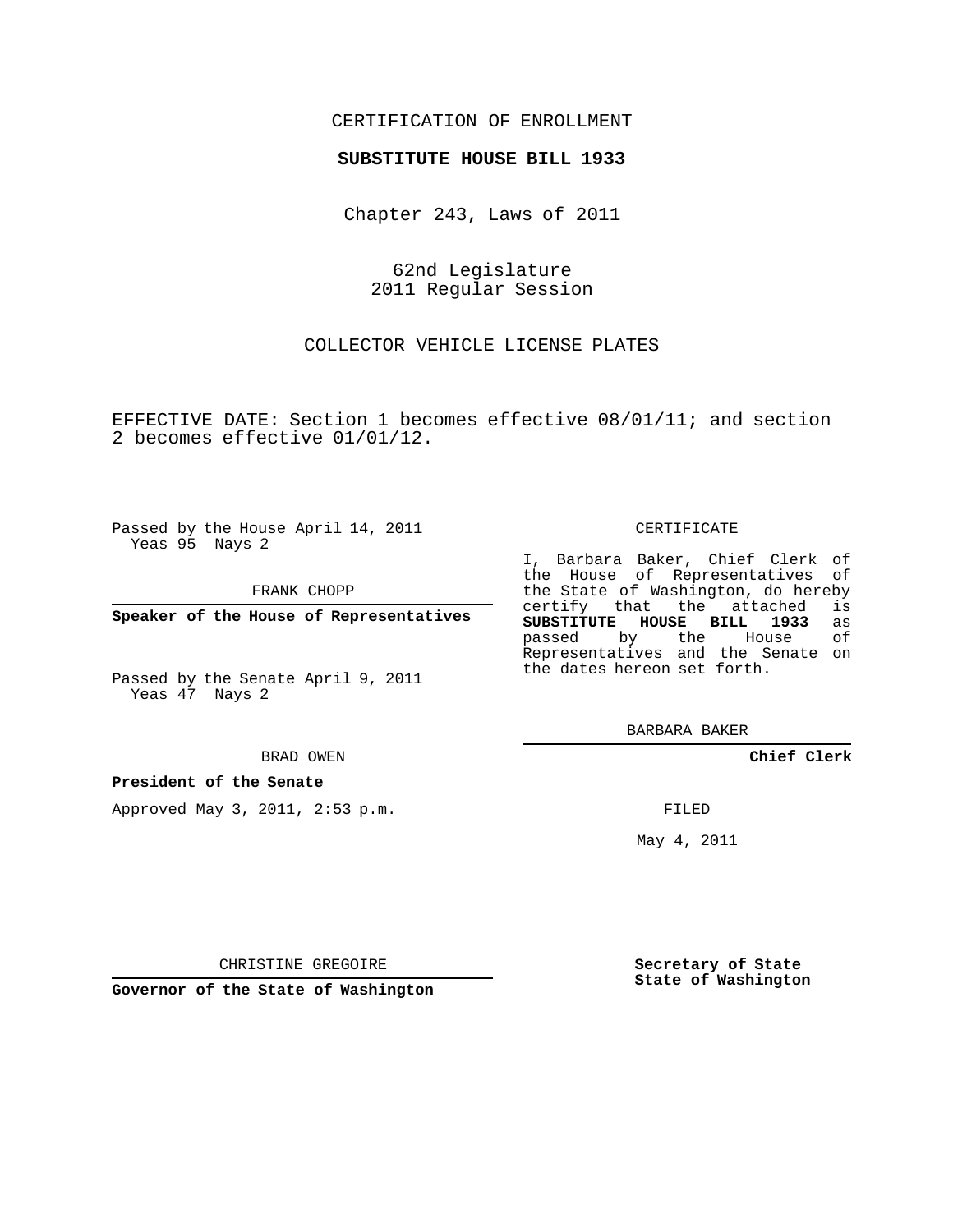## **SUBSTITUTE HOUSE BILL 1933** \_\_\_\_\_\_\_\_\_\_\_\_\_\_\_\_\_\_\_\_\_\_\_\_\_\_\_\_\_\_\_\_\_\_\_\_\_\_\_\_\_\_\_\_\_

\_\_\_\_\_\_\_\_\_\_\_\_\_\_\_\_\_\_\_\_\_\_\_\_\_\_\_\_\_\_\_\_\_\_\_\_\_\_\_\_\_\_\_\_\_

AS AMENDED BY THE SENATE

Passed Legislature - 2011 Regular Session

**State of Washington 62nd Legislature 2011 Regular Session By** House Transportation (originally sponsored by Representative Finn) READ FIRST TIME 02/25/11.

 AN ACT Relating to certain collector vehicle license plate provisions; amending RCW 46.18.220; adding a new section to chapter 46.18 RCW; prescribing penalties; and providing effective dates.

BE IT ENACTED BY THE LEGISLATURE OF THE STATE OF WASHINGTON:

 **Sec. 1.** RCW 46.18.220 and 2010 c 161 s 617 are each amended to read as follows:

 (1) A registered owner may apply to the department, county auditor or other agent, or subagent appointed by the director for a collector vehicle license plate for a motor vehicle that is at least thirty years old. The motor vehicle must be operated primarily as a collector vehicle and be in good running order. The applicant for the collector vehicle license plate shall:

 (a) Purchase a registration for the motor vehicle as required under 14 chapters ((46.16)) 46.16A and 46.17 RCW; and

 (b) Pay the special license plate fee established under RCW 46.17.220(1)(d), in addition to any other fees or taxes required by law.

(2) A person applying for a collector vehicle license plate may: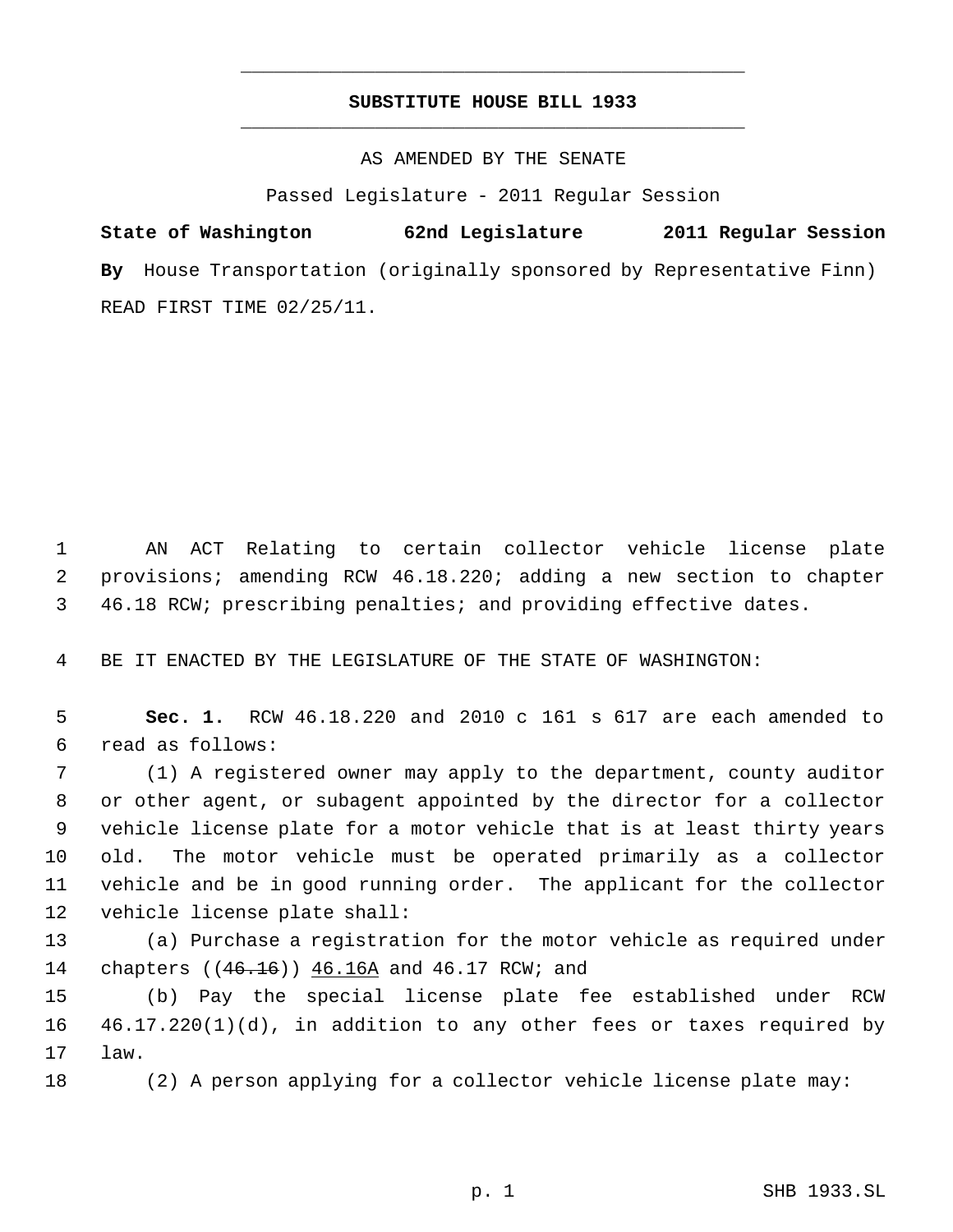- (a) Receive a collector vehicle license plate assigned by the department; or
- (b) Provide ((a)) an actual Washington state issued license plate designated for general use in the year of the vehicle's manufacture.
- (3) Collector vehicle license plates:
- (a) Are valid for the life of the motor vehicle;
- (b) Are not required to be renewed; and
- 

(c) Must be displayed on the rear of the motor vehicle.

 (4) A collector vehicle registered under this section may only be used for participation in club activities, exhibitions, tours, parades, and occasional pleasure driving.

12 (5) Collector vehicle license plates under subsection (2)(b) of 13 this section may be transferred from one motor vehicle to another motor vehicle described in subsection (1) of this section upon application to the department, county auditor or other agent, or subagent appointed by the director.

 (6) Any person who knowingly provides a false or facsimile license 18 plate under subsection (2)(b) of this section is subject to a traffic 19 infraction and fine in an amount equal to the monetary penalty for a violation of RCW 46.16A.200(7)(b). Additionally, the person must pay for the cost of a collector vehicle license plate as listed in RCW 46.17.220(1)(d), unless already paid.

 NEW SECTION. **Sec. 2.** A new section is added to chapter 46.18 RCW to read as follows:

 The department must provide a method by which law enforcement officers may readily access vehicle information for collector vehicles by using the collector vehicle license plate number. In the event duplicate license plate numbers have been issued to more than one collector vehicle, the department must provide a method for law enforcement officers to identify the correct vehicle.

 NEW SECTION. **Sec. 3.** Section 1 of this act takes effect August 1, 2011.

NEW SECTION. **Sec. 4.** Section 2 of this act takes effect January